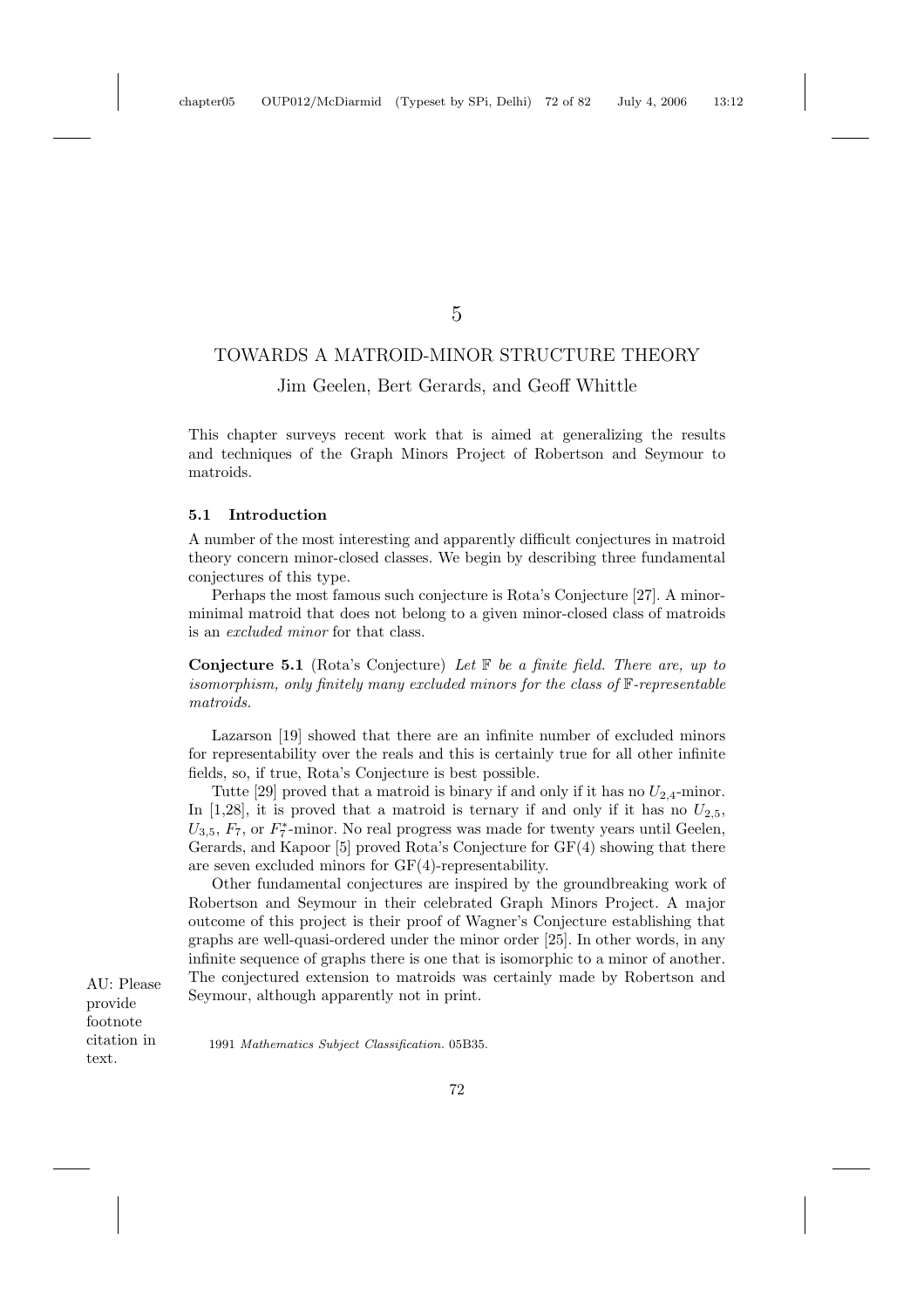### INTRODUCTION 73

**Conjecture 5.2** (Well-Quasi-Ordering [WQO] Conjecture) Let F be a finite field. Then any infinite set of F-representable matroids contains two matroids, one of which is isomorphic to a minor of the other.

As yet, the WQO Conjecture has not been resolved for any finite field. Note that the WQO Conjecture is equivalent to the conjecture that, for a finite field F, any minor-closed class of F-representable matroids has a finite number of F-representable excluded minors.

The WQO Conjecture is best possible in the sense that it is easy to construct infinite anti-chains of matroids that are representable over any infinite field. Here is an elementary one. For an integer  $n \geq 3$ , let  $P_n$  be the matroid on  $\{p_1,\ldots,p_n,q_1,\ldots,q_n\}$  where  $\{p_1,\ldots,p_n\}$  are the vertices of a regular *n*-gon in the affine plane and place each point  $q_i$  freely on the line spanned by  $\{p_i, p_{i+1}\}\$ in the circular order. Then it is routinely verified that  $\{P_3, P_4, \ldots\}$  is an infinite anti-chain of rank-3 matroids. It is also easily seen that each  $P_n$  is representable over any infinite field.

The Graph Minors Project also has fundamental algorithmic consequences. In particular Robertson and Seymour [24] prove that there is a polynomialtime algorithm for recognizing a given graph as a minor. As a consequence any minor-closed property of graphs can be recognized in polynomial time. We conjecture that this result extends to matroids representable over finite fields.

**Conjecture 5.3** (Minor-Recognition Conjecture) For any finite field F and Frepresentable matroid N, there is a polynomial-time algorithm for testing whether an F-representable matroid contains an N-minor.

Combined with the WQO Conjecture, Conjecture 5.3 implies that, for a given finite field F, there is a polynomial-time algorithm for testing any minor-closed property for F-representable matroids.

We are currently undertaking a programme of research aimed at extending the techniques of the Graph Minors Project to matroids with the eventual goal of resolving conjectures such as the ones described above.

At the heart of the Graph Minors Project is the Graph Minors Structure Theorem. This theorem provides a constructive characterization for members of the class of graphs that do not contain a given graph as a minor. This structural characterization is the workhorse of the Graph Minors Project. Having such a characterization enables techniques to be brought to bear to establish well-quasiordering and algorithmic consequences.

Our hope is to use the same strategy for matroids. Indeed, this strategy has already had some success. It turns out that excluding a planar graph as a minor imposes tangible structure on a class of representable matroids, and we begin by discussing this.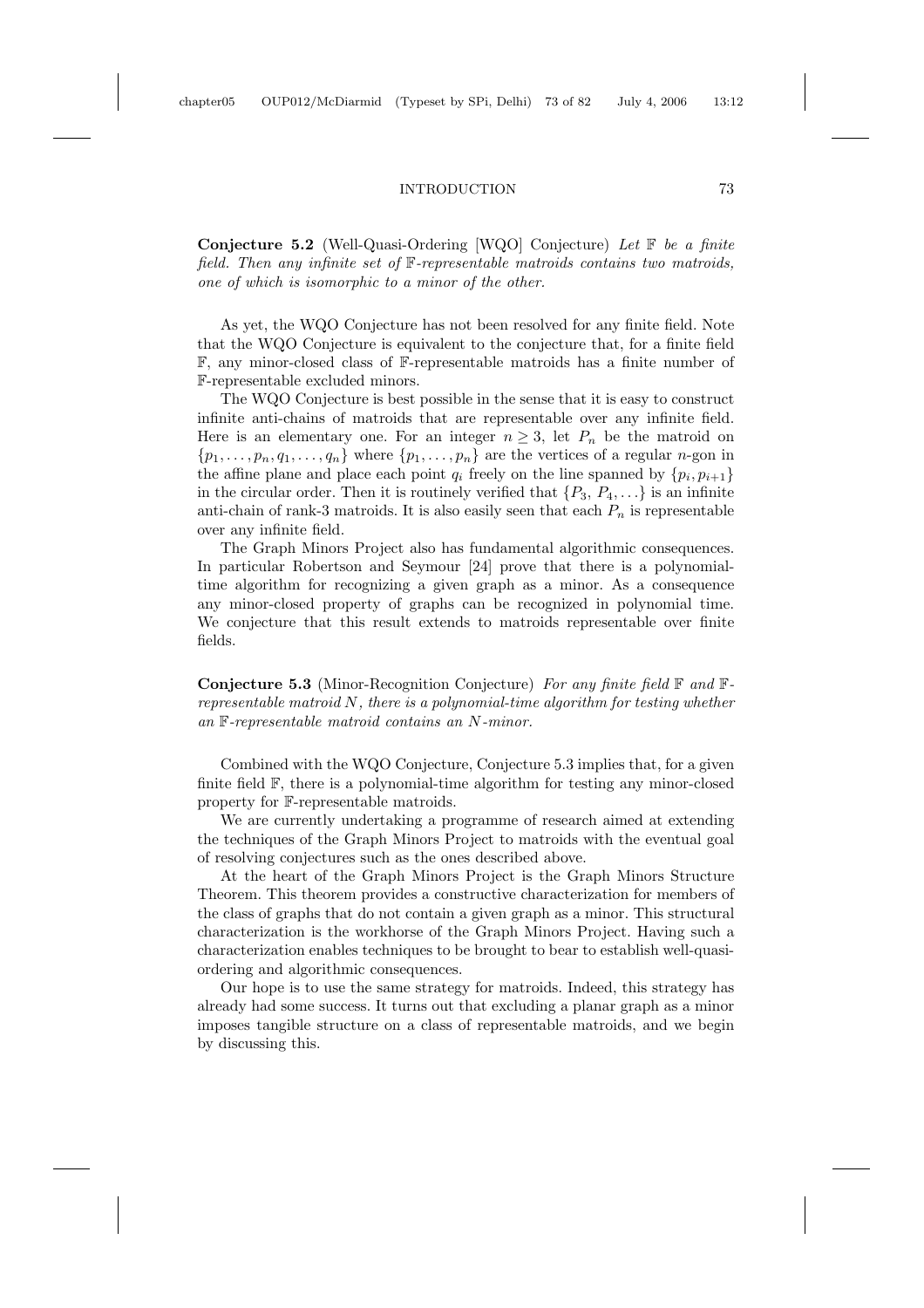# **5.2 Excluding a planar graph**

Let  $\mathbb F$  be a finite field and let H be a planar graph. In this section we give a constructive structural description of  $\mathbb{F}$ -representable matroids with no  $M(H)$ -minor and show that this description enables significant progress on Conjectures 5.1, 5.2, and 5.3.

Tree-width is now a well-understood parameter for graphs and we will not define it here. Intuitively a graph has low tree width if it can be obtained from a set of small graphs using clique-sums, or, put another way, it admits a treelike decomposition into small pieces. A class of graphs has bounded tree-width if there is an integer  $k$  such that all members of the class have tree-width at most  $k$ .

In [22], Robertson and Seymour prove:

**Theorem 5.4** For any planar graph  $H$ , there is a k such that if  $G$  is a graph of tree width at least  $k$ , then  $G$  has an  $H$ -minor.

Note that every planar graph is a minor of a grid; therefore it suffices to prove Theorem 5.4 for the case that  $H$  is a grid. For this reason, Theorem 5.4 is often referred to as the grid theorem.

Let G be a class of graphs that does not have a fixed planar graph  $H$  as a minor. By the grid theorem,  $\mathcal G$  has bounded tree width, providing a constructive structural characterization for members of the class. These structural properties provide considerable traction for both algorithmic and theoretical problems. For example, Robertson and Seymour [21] prove that any class of graphs of bounded tree width is well-quasi-ordered so that  $G$  is well-quasi-ordered.

While tree width does extend to matroids [17], the related notion of 'branch width', introduced for graphs in [23], extends more naturally and is easier to work with. Branch width is equivalent to tree width in that a class of graphs, or matroids, has bounded branch width if and only if it has bounded tree width. Johnson, Robertson, and Seymour [18] conjectured that Theorem 5.4 extends to all finite fields and this extension is achieved in [12].

**Theorem 5.5** (Grid theorem for matroids) Let H be a planar graph and q be a prime power. Then there exists an integer  $\omega(H, q)$  such that, if M is a  $GF(q)$ -representable matroid with branch width at least  $\omega(H,q)$ , then M has an  $M(H)$ -minor.

This theorem is absolutely central to our project, and was not easily achieved. There are at least three proofs of the grid theorem for graphs in the literature [22,26,3]. It is natural to attempt to extend the techniques in these proofs. In this respect [3] was particularly tantalizing, since it is the easiest of the proofs and the hard part of the proof has a matroidal flavour. Johnson, Robertson, and Seymour succeeded in generalizing the 'hard part' to matroids, but, unfortunately, the 'easy part' relied on properties that appear to be particular to graphs. When specialized to graphs, our proof of Theorem 5.5 is different from the existing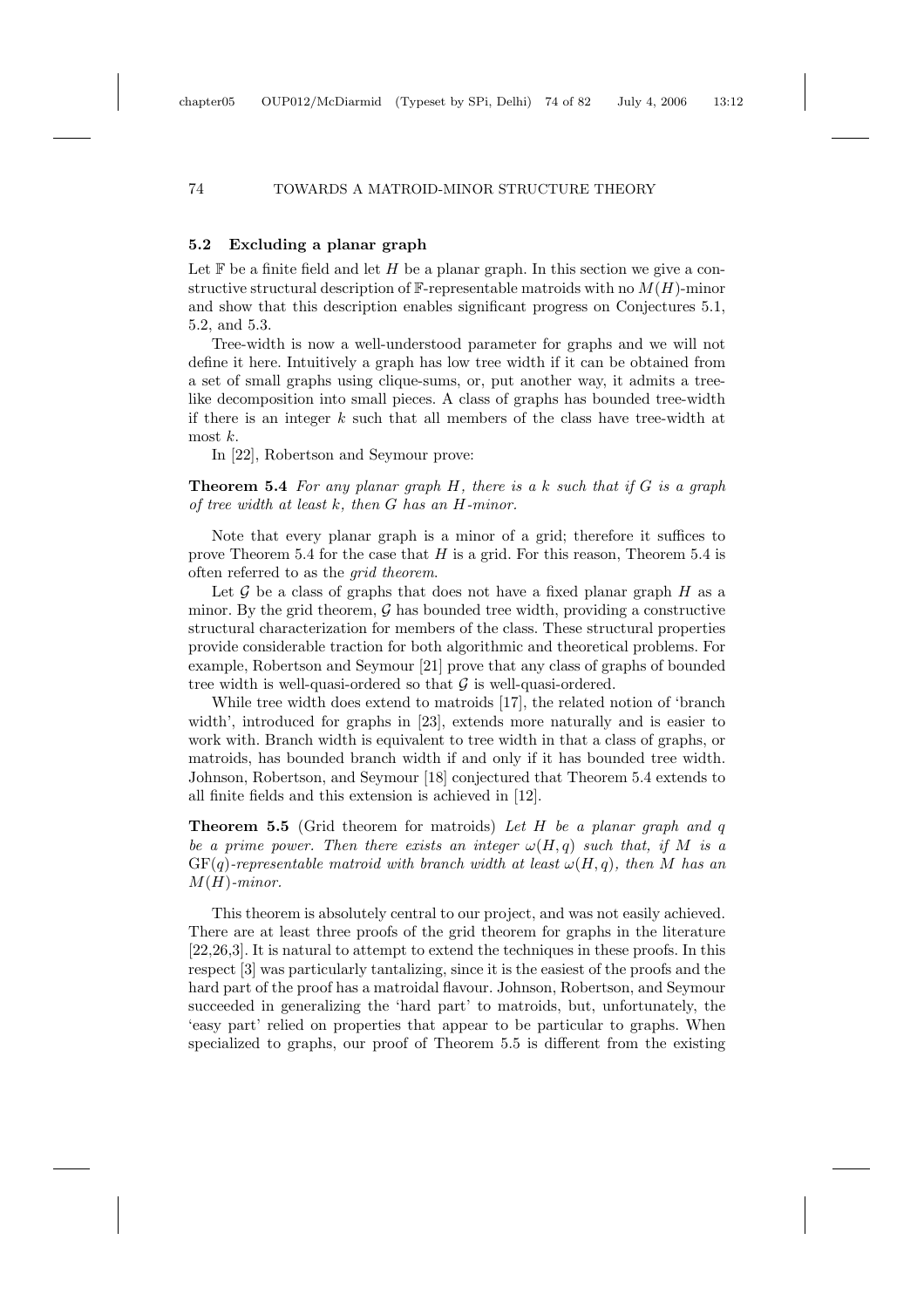#### GLOBAL AND LOCAL STRUCTURE 75

proofs. It is important to note that we had access to an extraordinary 150-page handwritten manuscript of Johnson, Robertson, and Seymour describing their progress towards a grid theorem for matroids. The techniques we learned from their manuscript played a crucial role in our proof. The proof also makes use of earlier results we obtained together with Neil Robertson [6,7].

It follows that any minor-closed class of  $GF(q)$ -representable matroids that does not contain all planar graphs has bounded branch width. In [8], it is proved that any class of  $GF(q)$ -representable matroids of bounded branch width is wellquasi-ordered under the minor order. As a consequence we obtain the following partial result towards the WQO Conjecture.

**Theorem 5.6** Let  $\mathbb F$  be a finite field and  $\mathcal M$  be a minor-closed class of  $\mathbb F$ representable matroids that does not contain the cycle matroids of all planar graphs. Then M is well-quasi-ordered under the minor order.

In combination with results of Hliněný  $[16]$ , we also obtain partial progress towards the Minor-Recognition Conjecture.

**Theorem 5.7** For any finite field  $\mathbb{F}$  and planar graph  $H$ , there is a polynomialtime algorithm for testing whether or not an F-representable matroid contains an  $M(H)$ -minor.

In [14] it is shown that for a finite field  $\mathbb F$  and integer k, the number of excluded minors for  $\mathbb{F}$ -representability that have branch width at most k is finite. In combination with the grid theorem this yields the following theorem.

**Theorem 5.8** For any finite field  $\mathbb{F}$  and planar graph  $H$ , there are a finite number of excluded minors for  $\mathbb{F}$ -representability that do not have  $M(H)$  as a minor.

We see that the structure imposed on a class of matroids by excluding the matroid of a planar graph as a minor yields restricted solutions to Rota's Conjecture, the WQO Conjecture, and the Minor-Recognition Conjecture, and that is a promising beginning.

## **5.3 Global and local structure**

The Graph Minors Structure Theorem provides a constructive structural description of the members of the class of graphs obtained by excluding an arbitrary graph  $H$  as a minor. Intuitively, the theorem states that: any graph with no H-minor admits a tree-like decomposition into parts that essentially embed into some surface that H does not. For applications, we typically consider the case that  $H$  is a clique. The tree-decomposition provides 'global structure', and the structure of the parts is referred to as 'local structure'. In Graph Minors X [23], Robertson and Seymour show that all graphs naturally exhibit treelike decompositions into parts that are highly connected. This decomposition is obtained by considering the maximal 'tangles' in a graph.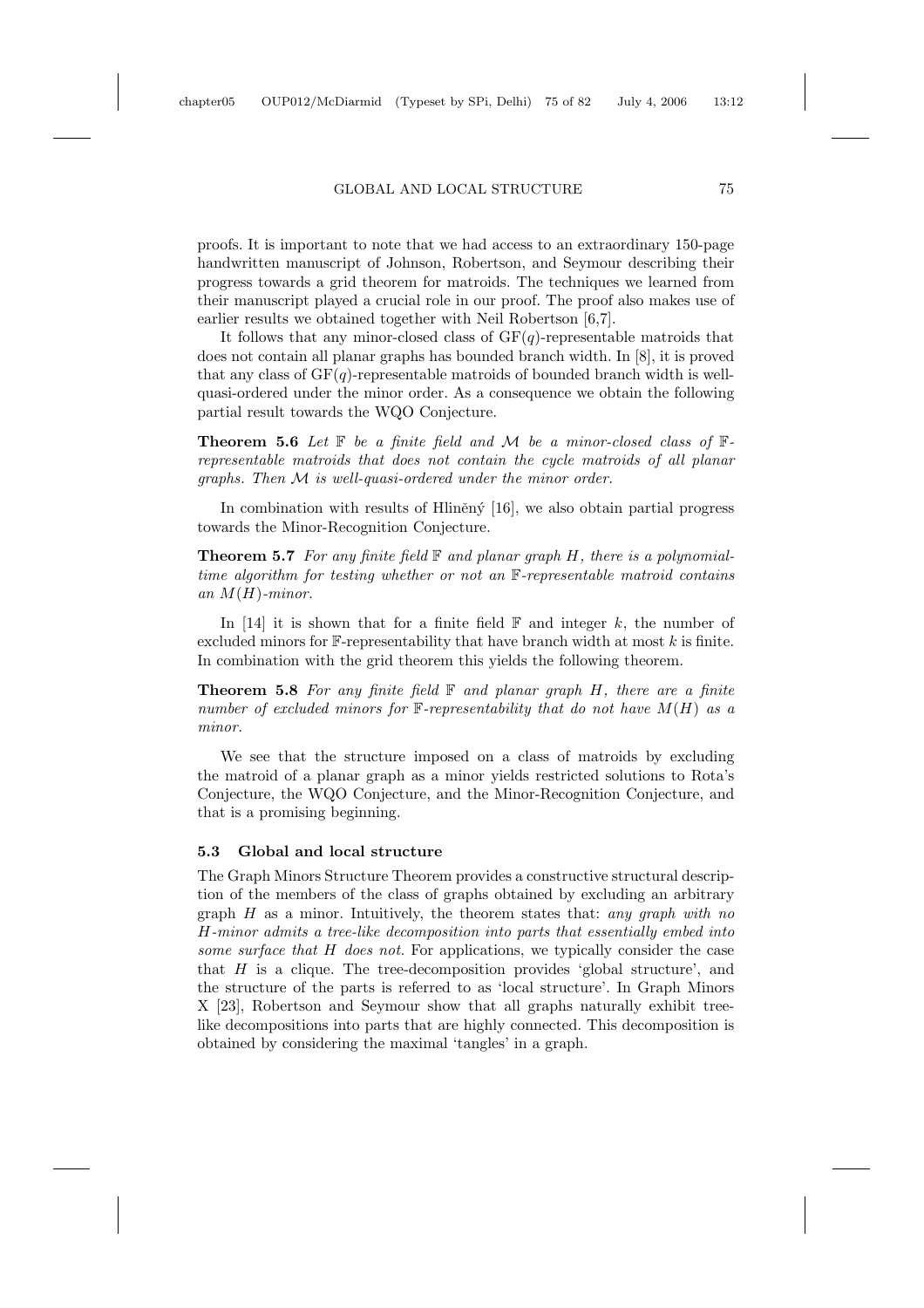A separation of a graph G is a pair  $(G_1, G_2)$  of subgraphs of G such that  $G =$  $G_1 \cup G_2$ ; the *order* of the separation  $(G_1, G_2)$  is  $|V(G_1) \cap V(G_2)|$ . A separation of a matroid M is a partition  $(A, B)$  of  $E(M)$ . The *order* of the separation  $(A, B)$  is  $r_M(A) + r_M(B) - r(M) + 1$ ; for a representable matroid this is the dimension of the intersection of the subspaces spanned by  $A$  and  $B$  plus 1. Moreover, if  $(G_1, G_2)$  is a separation of G and  $G_1, G_2$ , and G are connected, then the order of  $(G_1, G_2)$  is equal to the order of the separation  $(E(G_1), E(G_2))$ in  $M(G)$ .

Just as one might call the blocks of a graph its '2-connected components', the tangles of order k are its "k-connected components". To define a tangle of order k we consider all separations  $(G_1, G_2)$  of order less than k, and assign one of  $G_1$  and  $G_2$  to be the *small* side in such a way that no three small sides cover the graph. Moreover, to avoid trivialities, no small side may be spanning. The definition for matroids is essentially the same.

Robertson and Seymour [23] prove that each graph admits a tree-like decomposition whose parts are the maximal tangles. In [10], we generalize this to matroids: each matroid admits a tree-like decomposition whose parts are the maximal tangles. Now, to obtain a structural theorems it suffices to describe the structure of a graph or matroid local to each of its tangles. Generalizing results from [26], in [10] we proved that, for any planar graph H and finite field  $\mathbb{F}$ , each tangle of sufficiently large order in an F-representable matroid 'controls' an  $M(H)$ -minor. (For the tangle to *control* a minor N, we mean that  $E(N)$  is not contained in the small side of a separation of low order.) We typically choose H to be a grid. This highly structured minor helps to get a handle on the local structure of the tangle.

Robertson and Seymour [23] also prove that the maximum order of a tangle in a graph is equal to its branch width. Dhamatilike [2] extended this to matroids (although this result was implicit in [23]).

The above results provide a good handle on the global structure. We now turn to local structure, and give a clearer explanation of what we mean by this. Consider a separation  $(G_1, G_2)$  in a graph G. We say that H is obtained by *reducing*  $G_1$  in  $G$ , if  $H$  is obtained from  $G_2$  by putting a clique on the vertex set  $V(G_1) \cap V(G_2)$ . Now, let C be a class of graphs and let G be a graph with a given tangle T. We say that T has local structure in C if there exist separations  $(L_1,R_1),...,(L_k,R_k)$  in G with edge-disjoint small sides  $L_1,...,L_k$  such that the graph obtained from G by reducing each of  $L_1, \ldots, L_k$  is in C.

To make the analogous definition for matroids, we need only describe what we mean by 'reducing'. Consider a separation  $(A, B)$  in an F-represented matroid M. To avoid trivial technicalities, suppose that M is simple and is given as a restriction of a projective geometry. Let C be the set of points in the projective geometry that are in the closure of B and that are spanned by a set  $A' \subseteq A$ where  $r_M(A') + r_M(B) = r_M(A' \cup B) + 1$ . That is, C is the set of points in the flat spanned by  $B$  onto which we can contract elements of  $A$ . The matroid  $N$  on  $C \cup B$  is the matroid obtained from M by reducing A.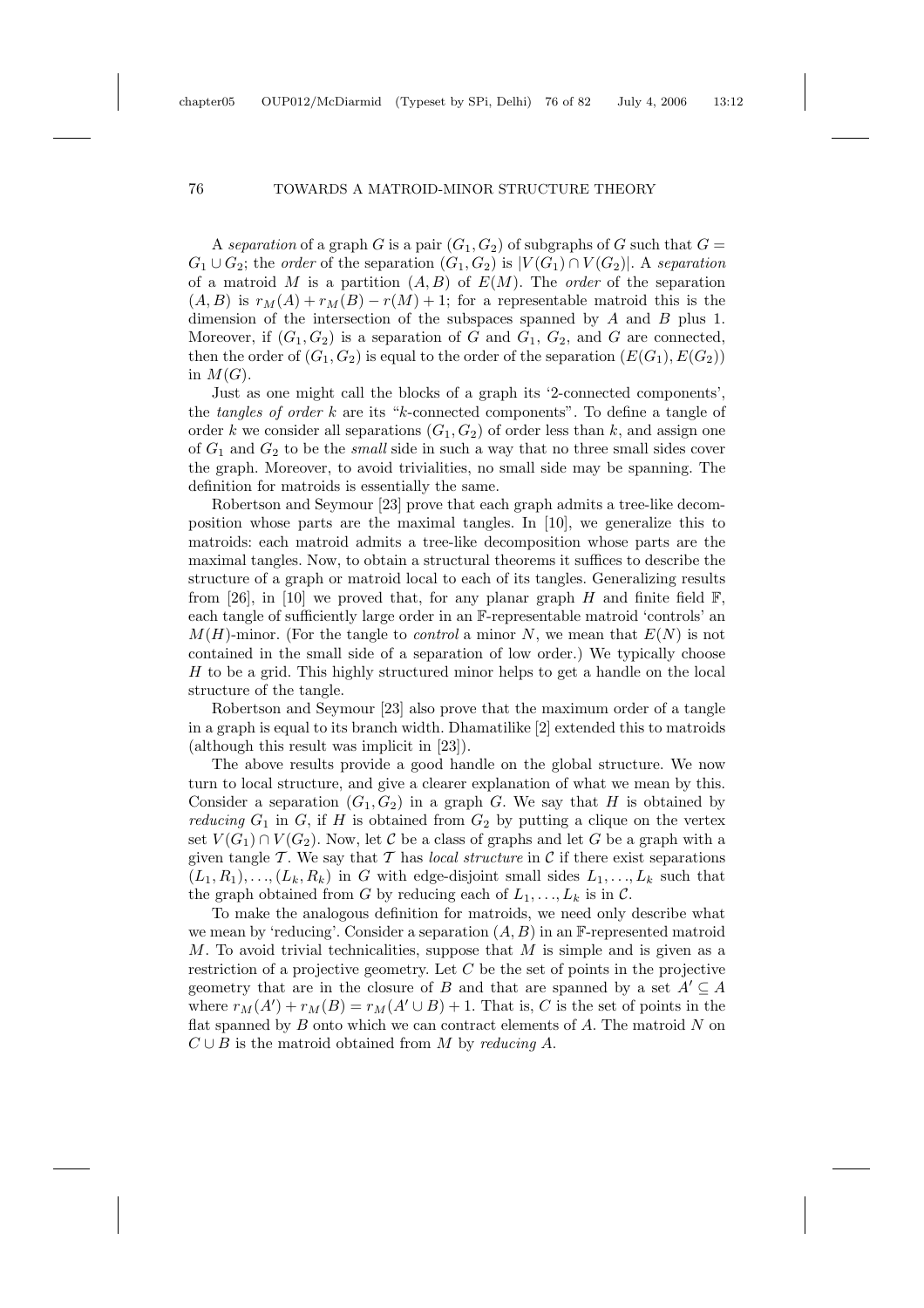## SOME MINOR-CLOSED CLASSES 77

### **5.4 Some minor-closed classes**

Consider a finite field F. In this section we develop natural minor-closed classes of F-representable matroids in an attempt to describe the local structure of tangles.

Let us first consider minor-closed classes of graphs. For any surface  $\Sigma$ , the class of graphs that embed in  $\Sigma$  is minor closed. Readers familiar with the Graph Minors Structure Theorem will also be aware that richer minor-closed classes can be obtained by adding a bounded number of structures called vortices to graphs embedded in Σ. Vortices are essentially graphs of bounded path width glued, in a particular way, to a face-boundary of a graph drawn in  $\Sigma$ . We can further embellish the class by adding vertices; given any minor-closed class  $\mathcal C$  of graphs, we can construct a new minor-closed class by 'apexing'. That is, we construct all graphs that can be obtained by adding, to each graph in  $\mathcal{C}$ , a new vertex v and an arbitrary set of edges incident with  $v$ . The Graph Minors Structure Theorem shows that, in combination, these ideas suffice in describing the local structure of tangle in a graph with no  $K_n$ -minor.

What then might we expect in the class of F-representable matroids? One natural minor-closed class is the class of graphic matroids. Also, if  $\mathbb{F}'$  is a subfield of  $\mathbb{F}$ , then the class of  $\mathbb{F}'$ -representable matroids is a minor-closed class of  $\mathbb{F}$ representable matroids. There is another natural class, generalizing the class of graphic matroids, that was originally introduced by Dowling [4], and then studied in greater depth by Zaslavsky [32]. We give a superficial treatment of the class here; for a guide to the extensive literature in the area see [33].

### Dowling matroids

Let M be a matroid having a representation over a field  $\mathbb{F}$  by a  $V \times E(M)$  matrix A with the property that every column of A has at most two non-zero elements. The fact that M has such a representation shows that M is a Dowling matroid, and the representation A is a Dowling representation. It is straightforward to prove that the class of Dowling matroids is minor closed. There are, in fact, other rich minor-closed classes associated with Dowling matroids.

# Dowling matroids and subgroups

Consider a Dowling representation A of a simple matroid  $M$ . An element of M that is represented by a column with a single non-zero element is a *joint*. (Note that the property of being a joint depends on the representation A.) Consider a non-joint element  $e$  of  $M$ . By scaling we may assume that at least one of the two non-zero elements in the associated column is a 1; let  $-\gamma_e$  denote the other non-zero element. Let  $\Gamma$  be a subgroup of the multiplicative group  $\mathbb{F}^*$  of  $\mathbb{F}$ . It is straightforward to verify that, if  $\gamma_e \in \Gamma$  for each non-joint element of M, then each minor of M has a Dowling representation with this same property. So we get a rich minor-closed class of F-representable matroids from each subgroup of  $\mathbb{F}^*$ .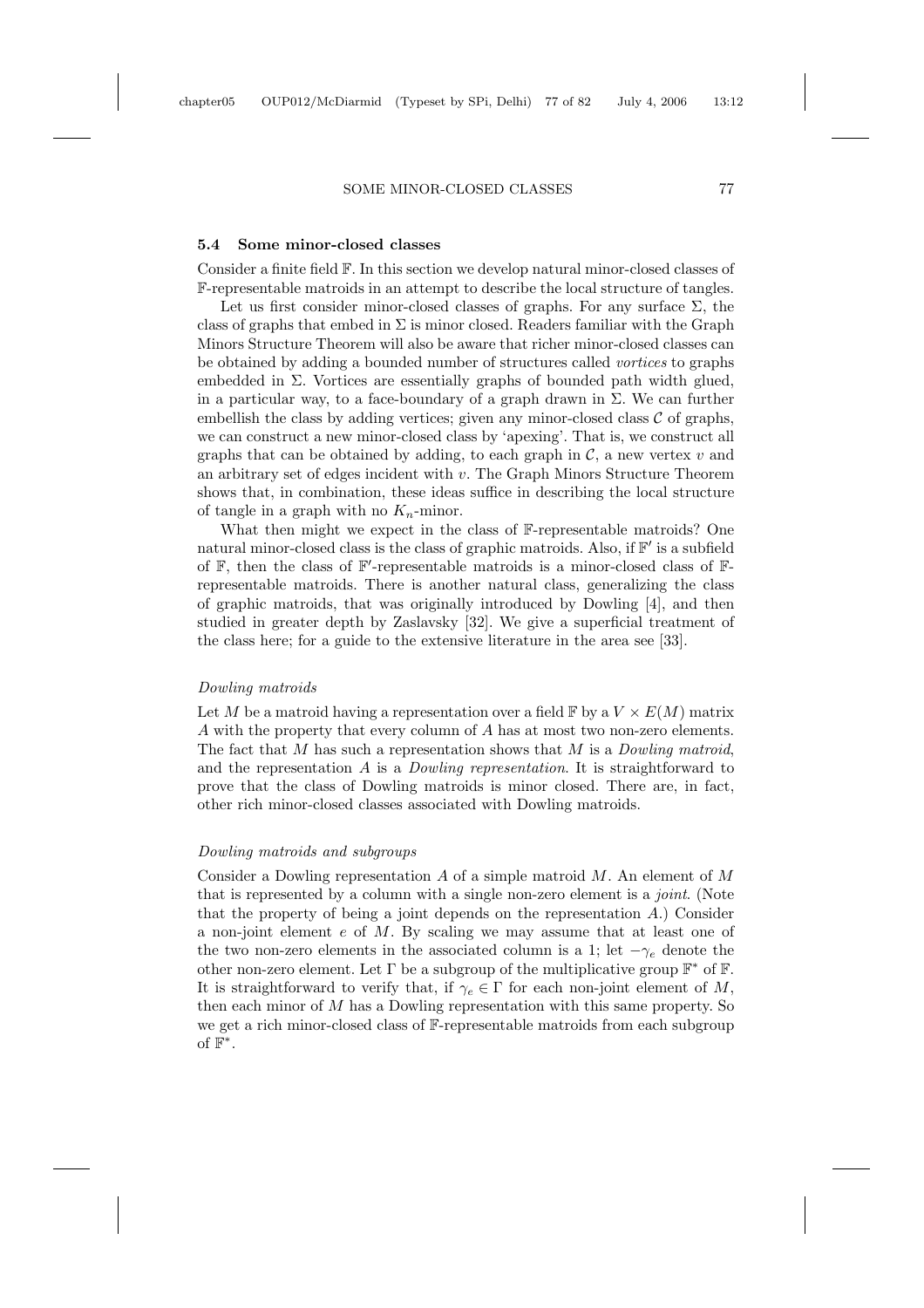# Dowling matroids on surfaces

Consider a  $V \times E(M)$  Dowling representation A of a simple F-representable matroid M. One can naturally associate a graph G with A, where  $V(G) = V$ and  $E(G)$  is the set of non-joint elements of M. If this graph embeds on a surface  $Σ$ , then each minor of M has a Dowling representation whose associated graph also embeds on  $\Sigma$ . Thus, for each surface  $\Sigma$  we obtain a rich minor-closed class of Dowling matroids. Moreover, in addition to the surface  $\Sigma$  we can also specify a subgroup  $\Gamma$  of  $\mathbb{F}^*$  and consider Dowling matroids over  $\Gamma$  embedded on  $\Sigma$ . In fact, we can further embellish this minor-closed class by allowing a bounded number of 'vortices' (these are obtained by adding matroid elements into bounded-rank subspaces arranged in a cyclic manner around a face in the embedding).

We believe that the above classes are the building blocks for all minorclosed classes of F-representable matroids. Each of these classes can be further embellished by 'lifting' and 'projecting', just as minor-closed classes of graphs can be embellished via apexing.

#### Projection

Projection is an 'elementary' strong map. Let  $M(A)$  be an F-represented matroid. Now consider an extension  $M([A, v])$  of  $M(A)$  by an element e. Then,  $M([A, v])/e$  is a projection of  $M(A)$ . If N is a projection of M, then we say that N is obtained from M by projecting or that M is obtained from N by lifting. Given any minor-closed class of F-representable matroids, we can obtain a new minor-closed class by lifting and projecting a bounded number of times.

The operations of lifting and projecting can alternatively be viewed as 'lowrank perturbations' of representations. We call a matrix  $B$  a rank-k perturbation of a matrix A if, after possibly appending zero-rows to A, we have rank $(A - B)$  = k. Similarly, we call  $M(B)$  a rank-k perturbation of  $M(A)$  when B is a rank-k perturbation of A.

We complete this section by briefly returning to graphs. Consider a graph G that is obtained by adding k additional vertices, with arbitrary incident edges, to a graph embedded in a surface  $\Sigma$ . Let  $G'$  be obtained from G by shrinking these k new vertices to a single vertex v. Alternatively, we could have added  $k-1$ edges to G and then contracted them. Thus  $M(G')$  is obtained from  $M(G)$  by projecting  $k-1$  times. Now let A be the  $V(G') \times E(G')$  incidence matrix of G' and let A' be obtained from A by deleting row v. Note that  $M(G') = M(A')$ (considered over  $GF(2)$ ). Moreover, A' is a Dowling representation of  $M(G')$ and the graph associated with this representation is  $G'-v$ , which embeds in  $\Sigma$ . Thus, the Graph Minors Structure Theorem is captured by the matroid classes given above.

#### **5.5 The local structure of a tangle**

In this section we state our main results and conjectures on the structure of minor-closed classes. Let F be a finite field of order  $q = p^k$ , where p is prime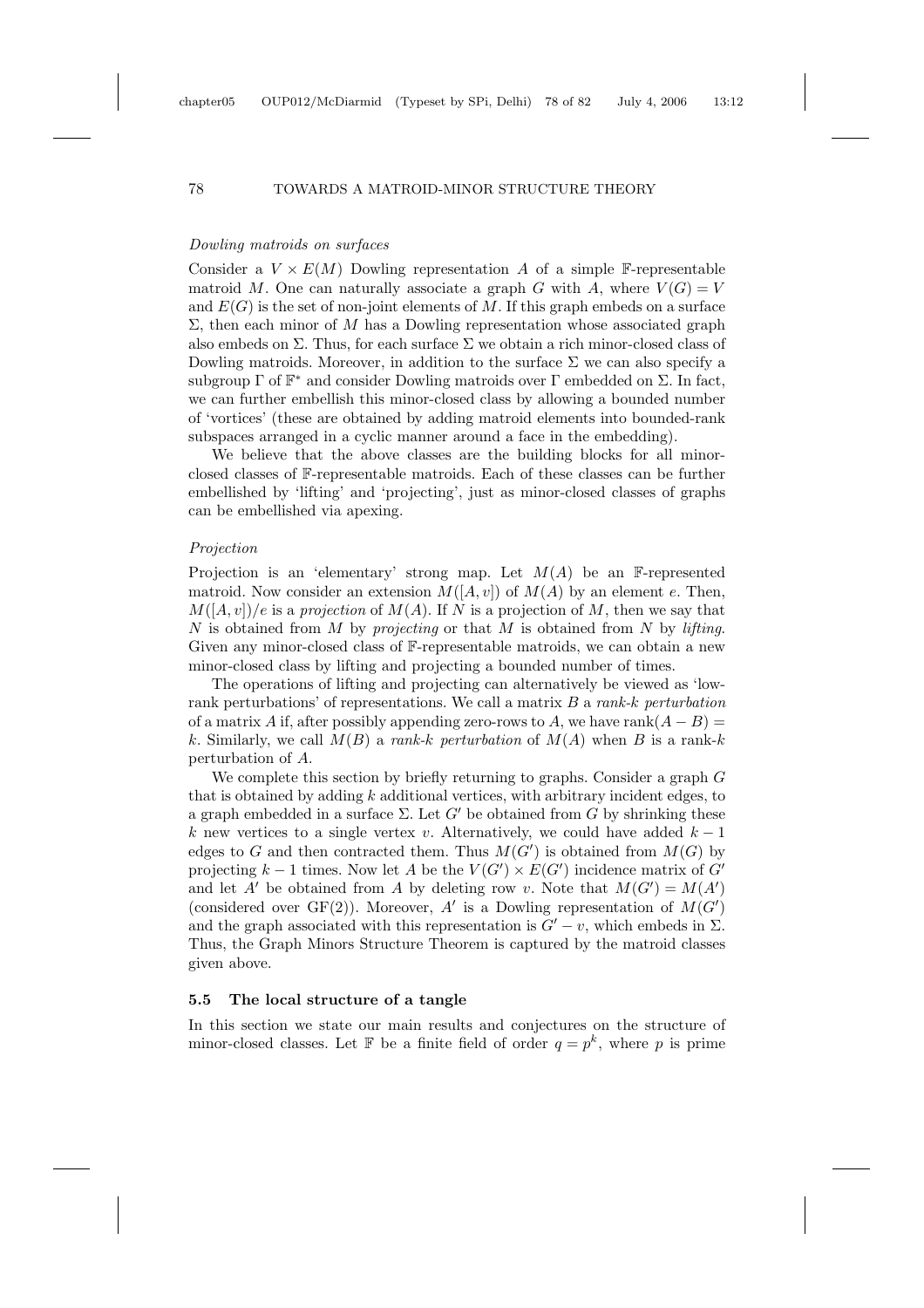#### BACK TO ROTA'S CONJECTURE 79

and let n be a positive integer. In each of these conjectures,  $\mathcal T$  is a tangle in an  $F$ -representable matroid  $M$ . Each of the implicit bounds given below depends only on  $q$  and  $n$ , and not on  $\mathcal T$  or  $M$ .

## Excluding  $M(K_n)$  and  $M(K_n)^*$

Let  $\mathcal C$  be the class of F-representable matroids obtained in the following way. Take a Dowling matroid whose associated graph is embedded in a surface of low genus; add a bounded number of vortices of bounded depth; then apply a lowrank perturbation. We believe that we have proved that: if  $T$  has sufficiently large order and it does not control an  $M(K_n)$ -minor or  $M(K_n)$ <sup>\*</sup>-minor, then T has local structure in  $\mathcal C$ . This result implies the Graph Minors Structure Theorem.

With this result and duality, we can now restrict our attention to tangles that control large cliques.

# $Excluding PG(n,p)$

Let  $\mathcal C$  be the class of  $\mathbb F$ -representable matroids obtained by low-rank perturbations of Dowling matroids. We conjecture that: if T controls an  $M(K_m)$ -minor for a sufficiently large integer m but T does not control a  $PG(n, p)$ -minor, then  $\mathcal T$  has local structure in C. Notice that vortices seem to vanish once we get off surfaces. This may just be lack of imagination on our behalf, but this is backedup by several partial results.

Roughly speaking the conjectures above state that: if M is an  $\mathbb{F}$ -representable matroid with no  $PG(n,p)$ -minor, then M admits a tree-like decomposition such that each part is either essentially a Dowling matroid or is essentially the dual of a Dowling matroid. For fields of prime order this would give the required constructive structural characterization of its proper minor-closed classes.

## Excluding  $PG(n,q)$

Suppose that q is not prime and let C be the class of  $\mathbb{F}$ -representable matroids obtained from low-rank perturbations of matroids that are representable over subfields of F. We conjecture that: If T controls a  $PG(m, p)$ -minor for a sufficiently large integer m but T does not control a  $PG(n,q)$ -minor, then T has local structure in C.

Finally, we can summarize all of the above into a single conjecture. For any proper minor-closed class  $M$  of  $\mathbb F$ -representable matroids, each matroid in M admits a tree-like decomposition such that each part is either essentially a Dowling matroid, or is essentially the dual of a Dowling matroid, or is essentially represented over a subfield of F.

## **5.6 Back to Rota's Conjecture**

Given that we know that Rota's Conjecture holds for  $GF(2)$ ,  $GF(3)$ , and  $GF(4)$ , and that the WQO Conjecture has not been resolved for any field, it is natural to believe that the resolution of Rota's Conjecture is the easier of the the two.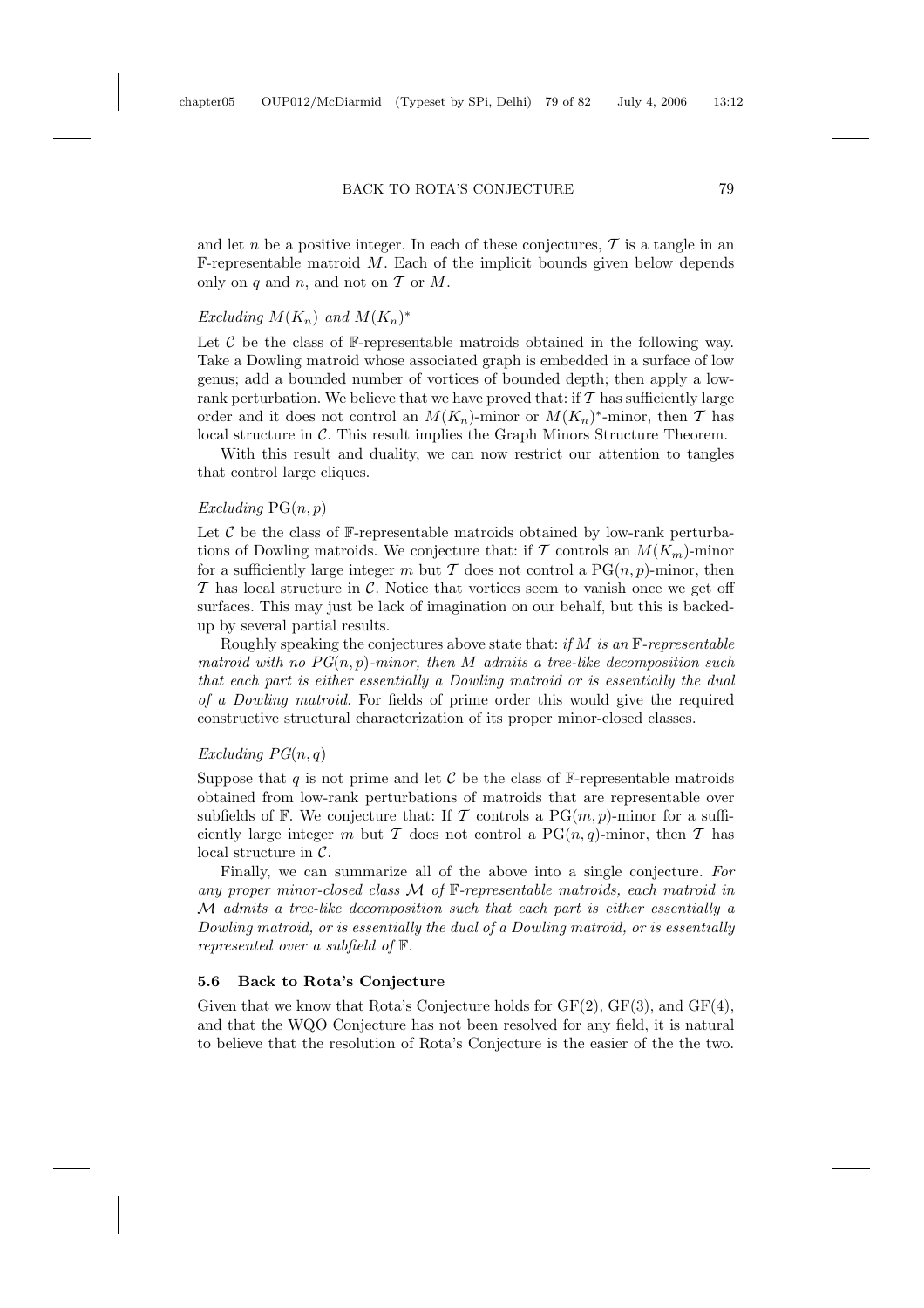But we are gravitating towards the belief that Rota's Conjecture is the more difficult. In [11], we prove that an excluded minor for  $GF(q)$ -representability of sufficiently large branch width cannot contain a  $PG(q + 6, q)$ -minor. We also know that there are a finite number of such excluded minors for any given branch width. It follows that if Rota's Conjecture fails for  $GF(a)$ , then there must exist excluded minors with arbitrarily large grid minors and no large projective space as a minor. Therefore, a structure theorem for excluding a projective geometry would provide significant structural information about excluded minors.

Assuming that one can prove a structure theorem, how would one go about proving Rota's Conjecture? The proof of Theorem 5.8 provides one possible approach. Consider a planar graph  $H$  and finite field  $\mathbb{F}$ . The results in [12] provide the structural characterization for the class of F-representable matroids with no  $M(H)$ -minor, and, by this structural characterization and the results in [14], we see that all but a finite number of the excluded minors for the class of F-representable matroids contain an  $M(H)$ -minor. The techniques in [14] are quite general and could well extend to prove Rota's Conjecture in full. The idea is to consider the class of matroids M that have an element e such that  $M\$ e and  $M/e$  are both F-representable, and to show that this class is well-quasi-ordered with respect to taking minors. This approach is however fraught with horrendous technicalities, which we would sooner avoid.

The techniques used in excluding a  $PG(q + 6, q)$ -minor are essentially a generalization of the techniques used in the resolution of Rota's Conjecture for  $GF(4)$  [5] and rely crucially on the fact that a 3-connected matroid with a  $PG(q,q)$ -minor is uniquely representable. Other than the results in [14], all partial results towards Rota's Conjecture require unique representability. To avoid the technicalities in extending [14], we will need to develop a better understanding the behaviour of inequivalent representations. Unfortunately, as shown in [20], the number of inequivalent representations of 3-connected  $GF(q)$ representable matroids is unbounded for all prime powers  $q \ge 7$ . One way to deal with this is to raise connectivity.

In  $[13]$  we prove that, for any finite field  $\mathbb{F}$ , the number of inequivalent representations of 4-connected  $GF(q)$ -representable matroids is bounded. We also show that certifying non-GF(q)-representability of an n-element matroid requires only  $O(n^2)$  rank evaluations. From a complexity-theoretic point of view, although not from an aesthetic one, this result is almost as good as Rota's Conjecture. (Rota's Conjecture would imply that we only require a constant number of rank evaluations.)

The results in [13] show promise, but, sadly, they seem inadequate for proving Rota's Conjecture. For Rota's Conjecture, it seems that we need to extend the theory of stabilizers [31] to 4-connected matroids.

The field GF(5) is peculiar with respect to Rota's Conjecture. The results in [31] resolve all issues caused by inequivalent representations. However, Rota's Conjecture remains open for GF(5). The problems encountered when trying to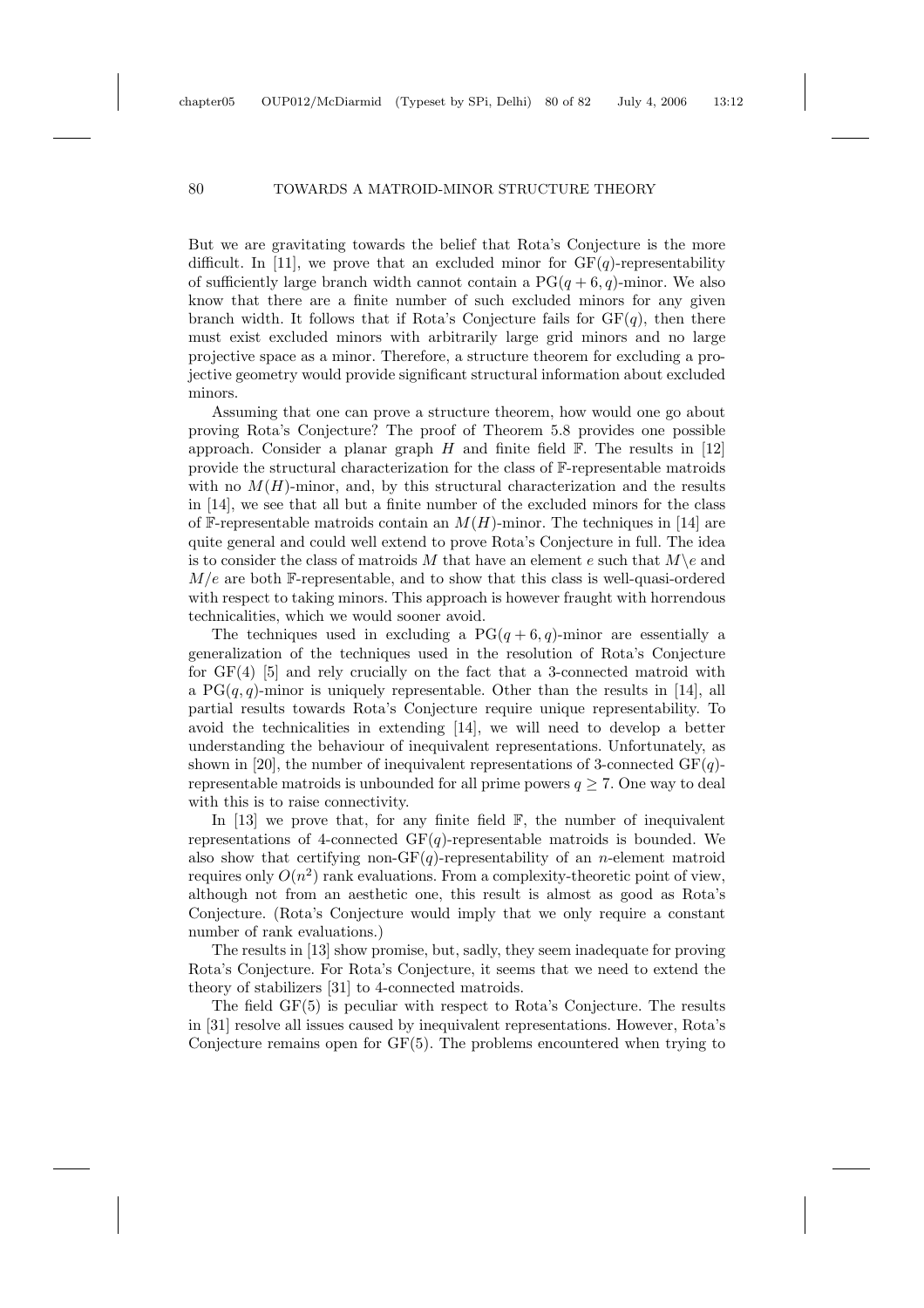#### BACK TO ROTA'S CONJECTURE 81

extend the methods of [5] are related to 'intertwining'. A positive answer to the following conjecture would be of great assistance.

**Conjecture 5.9** Let N be a  $GF(q)$ -representable matroid. Then there is an integer l such that if M is a  $GF(q)$ -representable matroid with branch width l and M contains N as a minor, then there exists  $e \in E(M) - E(N)$  such that both  $N \geq a$ nd  $N/e$  contain N as a minor.

We hope to prove this conjecture as a corollary to the proposed structure theorem for  $GF(q)$ -representable matroids.

#### **References**

- [1] R. E. Bixby, On Reid's characterization of the ternary matroids, J. Combin. Theory Ser. B **26** (1979) 174–204.
- [2] J. Dharmatilake, A min-max theorem using matroid separations, Matroid Theory (Seattle WA 1995) 333–342, Contemp. Math. **197** Amer. Math. Soc., Providence RI (1996).
- [3] R. Diestel, K. Gorbanov, T. Jensen, and K. Thomassen, Highly connected sets and the excluded grid theorem, J. Combin. Theory Ser. B **75** (1999) 61–73.
- [4] T. Dowling, A class of geometric lattices based on finite groups, J. Combin. Theory Ser. B **14** (1973) 61–86.
- [5] J. Geelen, A. M. H. Gerards, and A. Kapoor, The excluded minors for GF(4)–representable matroids, J. Combin. Theory Ser. B **79** (2000) 247– 299.
- [6] J. Geelen, A. M. H. Gerards, N. Robertson, and G. Whittle, On the excluded minors of matroids of branch width k, J. Combin. Theory Ser. B **88** (2003) 261–265.
- [7] J. Geelen, A. M. H. Gerards, N. Robertson, and G. Whittle, Obstructions to branch decompositions in matroids, to appear in J. Combin. Theory Ser. B. AU: Please
- [8] J. Geelen, A. M. H. Gerards, and G. Whittle, Branch-width and well-quasi- update ordering in matroids and graphs, J. Combin. Theory Ser. B 84 (2002) 270– references [7, 290.

10–13, 17].

- [9] J. Geelen, A. M. H. Gerards, and G. Whittle, Disjoint cocircuits in matroids with large rank, J. Combin. Theory Ser. B **87** (2003) 270–279.
- [10] J. Geelen, B. Gerards, and G. Whittle, Tangles, tree decompositions and grids in matroids, preprint.
- [11] J. Geelen, B. Gerards, and G. Whittle, On Rota's Conjecture and excluded minors containing large projective geometries, to appear in J. Combin. Theory Ser. B.
- [12] J. Geelen, B. Gerards, and G. Whittle, Excluding a planar graph from  $GF(q)$ -representable matroids, submitted.
- [13] J. Geelen, B. Gerards, and G. Whittle, Inequivalent representations of matroids I: An overview, in preparation.